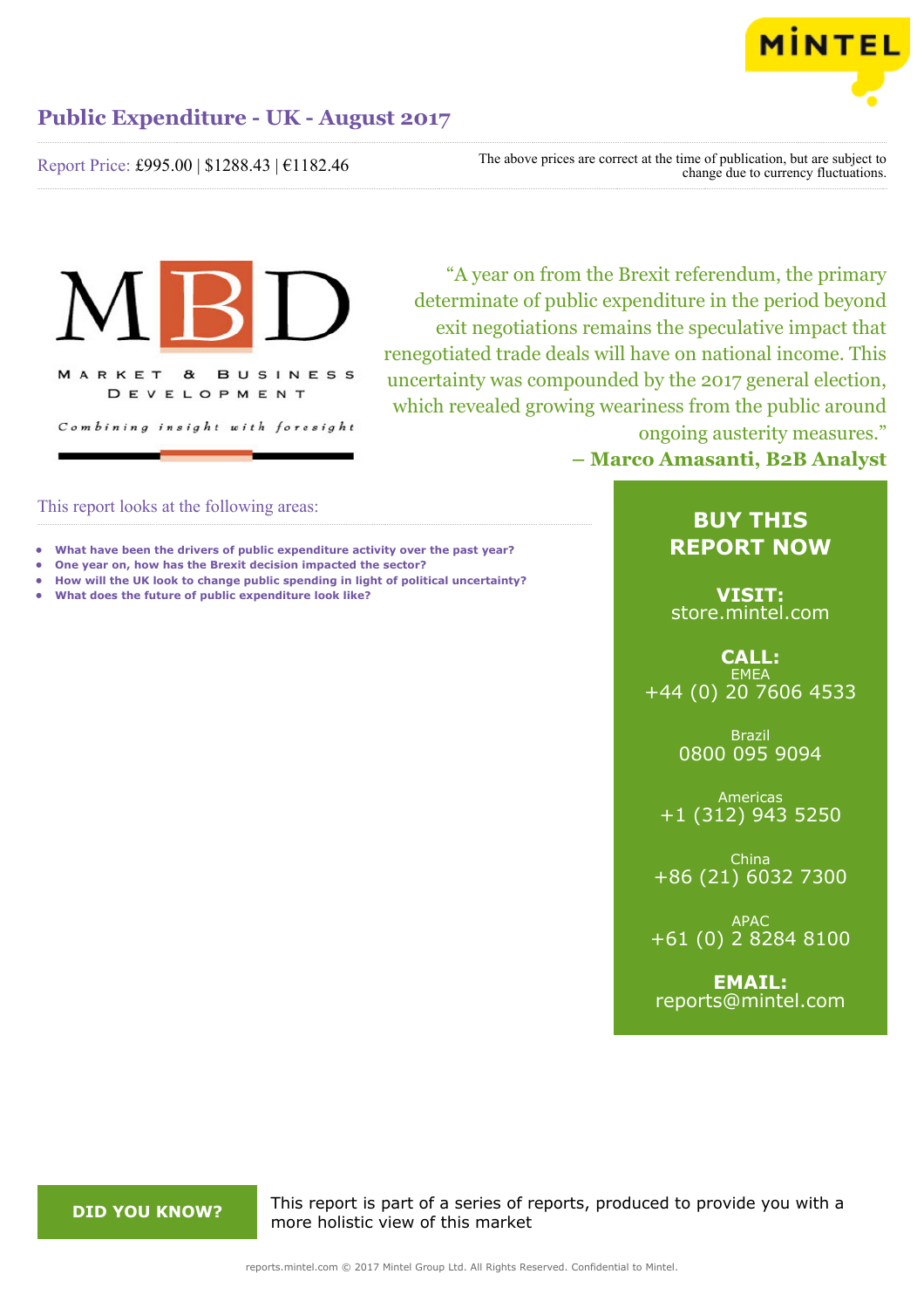

Report Price: £995.00 | \$1288.43 | €1182.46

The above prices are correct at the time of publication, but are subject to change due to currency fluctuations.

## **Table of Contents**

#### **Executive Summary**

#### The market

Figure 1: UK total managed expenditure, £ billion, 2012/13 to 2016/17

#### Market segmentation

Figure 2: Comparison of public current and capital expenditure, 2012/13-2016/17

Figure 3: Segmentation of total managed expenditure, by function, £ billion, 2012/13-2016/17

#### Market factors

#### Population projections

Figure 4: UK population projection, by nation, million, 2014-39

#### Working population

Figure 5: Composition of UK population projection, million, 2014-19

#### Market forecast

Figure 6: UK total managed expenditure, £ billion, 2016/17-2021/22

Figure 7: UK public sector receipts and expenditure, % of GDP, 2016/17-2021/22

### What we think

#### **Key Issues**

Brexit and public expenditure The short term In the longer term

Growing reluctance for austerity

### **UK Economy**

#### **Overview**

Figure 8: Forecast GDP development, % change, 2017-21

Figure 9: UK GDP quarterly development, 2004-17

Figure 10: UK GDP in economic downturns and recoveries since 1979

## Inflation

Interest rates

### Consumer spending

Manufacturing

Figure 11: UK manufacturing, 2014-17

#### Business investment

Figure 12: UK GFCF, £ million, 2003-17

### Imports

Exports

### **Introduction**

Definitions

# BUY THIS REPORT NOW

**VISIT:** [store.mintel.com](http://reports.mintel.com//display/store/795159/) **CALL:** EMEA +44 (0) 20 7606 4533 | Brazil 0800 095 9094 Americas +1 (312) 943 5250 | China +86 (21) 6032 7300 APAC +61 (0) 2 8284 8100 **EMAIL:** [reports@mintel.com](mailto:reports@mintel.com)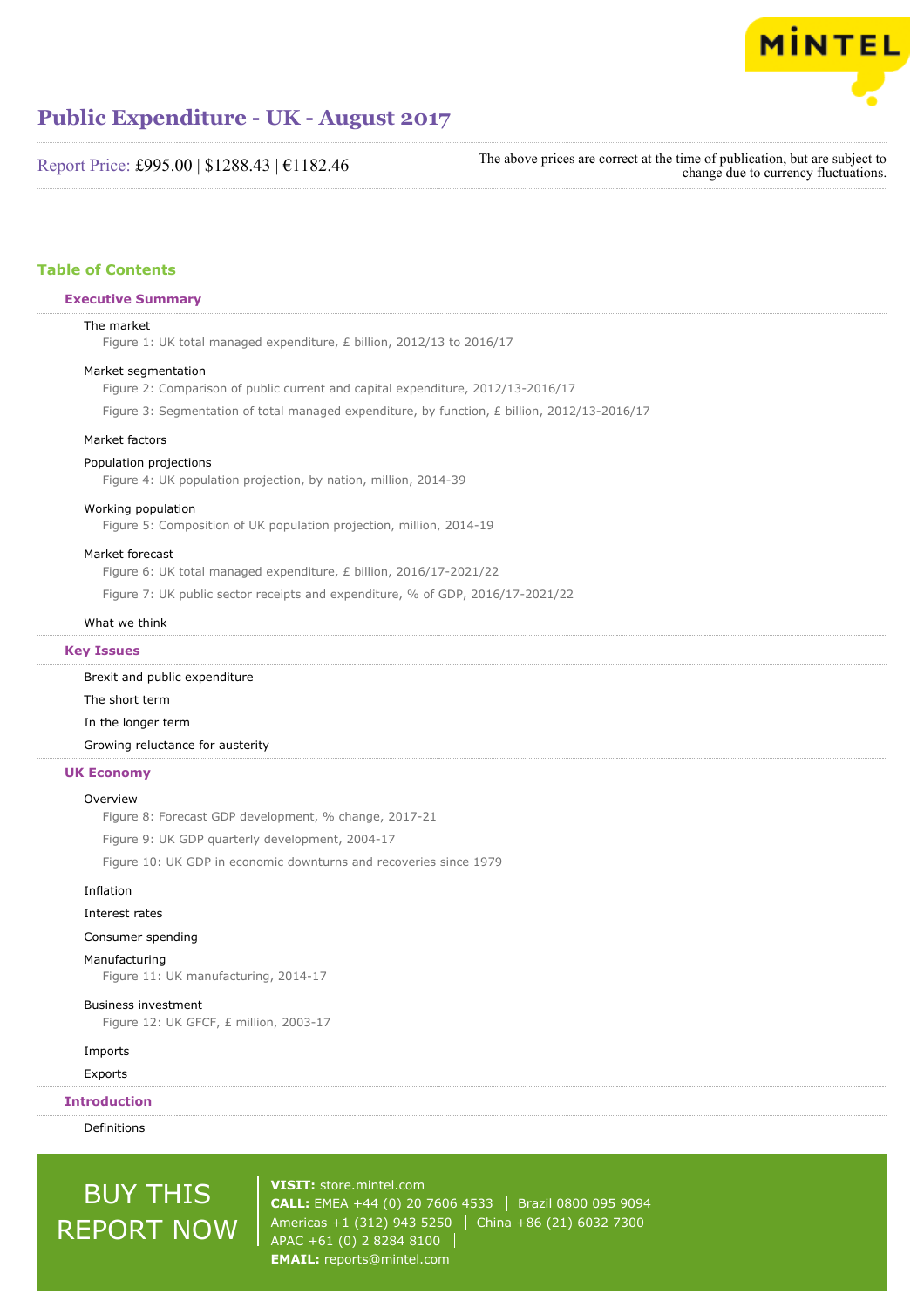

# Report Price: £995.00 | \$1288.43 | €1182.46

The above prices are correct at the time of publication, but are subject to change due to currency fluctuations.

Methodology

Abbreviations

Market positioning

#### **Market Factors**

#### Key points

#### Population projections

Figure 13: UK population projection, by nation, million, 2014-39

#### Working population

Figure 14: Composition of UK population projection, million, 2014-19

#### **Market Size**

#### Key points

Figure 15: Public sector net borrowing, 2000/01-2016/17

Figure 16: UK total managed expenditure, 2012/13 to 2016/17

Figure 17: Comparison of public current and capital expenditure, 2012/13-2016/17

#### **Market Segmentation**

#### Key points

Figure 18: Segmentation of total managed expenditure, by function, £ billion, 2016/17

Figure 19: Segmentation of total managed expenditure, by function, £ billion, 2012/13-2016/17

#### General public services

Figure 20: Total managed expenditure on general public services, by sub-function, £ million, 2012/13-2016/17

#### Defence

Figure 21: Total managed expenditure on defence, by sub-function, £ million 2012/13-2016/17

#### Public order and safety

Figure 22: Total managed expenditure on public order and safety, by sub-function, £ million 2012/13-2016/17

#### Economic affairs

Figure 23: Total managed expenditure on economic affairs, by sub-function, £ million 2012/13-2016/17

#### Health

Figure 24: Total managed expenditure on health, by sub-function, £ million 2012/13-2016/17

#### Education

Figure 25: Total managed expenditure on education, by sub-function, £ million 2012/13 - 2016/17

#### Social protection

Figure 26: Total managed expenditure on social protection, by sub-function, £ million 2012/13-2016/17

## **Industry Structure**

#### Key points

#### Industry introduction

#### **Amey**

Figure 27: Financial analysis of Amey UK, £ million, 2012-16

Recent company activity

# BUY THIS REPORT NOW

**VISIT:** [store.mintel.com](http://reports.mintel.com//display/store/795159/) **CALL:** EMEA +44 (0) 20 7606 4533 | Brazil 0800 095 9094 Americas +1 (312) 943 5250 | China +86 (21) 6032 7300 APAC +61 (0) 2 8284 8100 **EMAIL:** [reports@mintel.com](mailto:reports@mintel.com)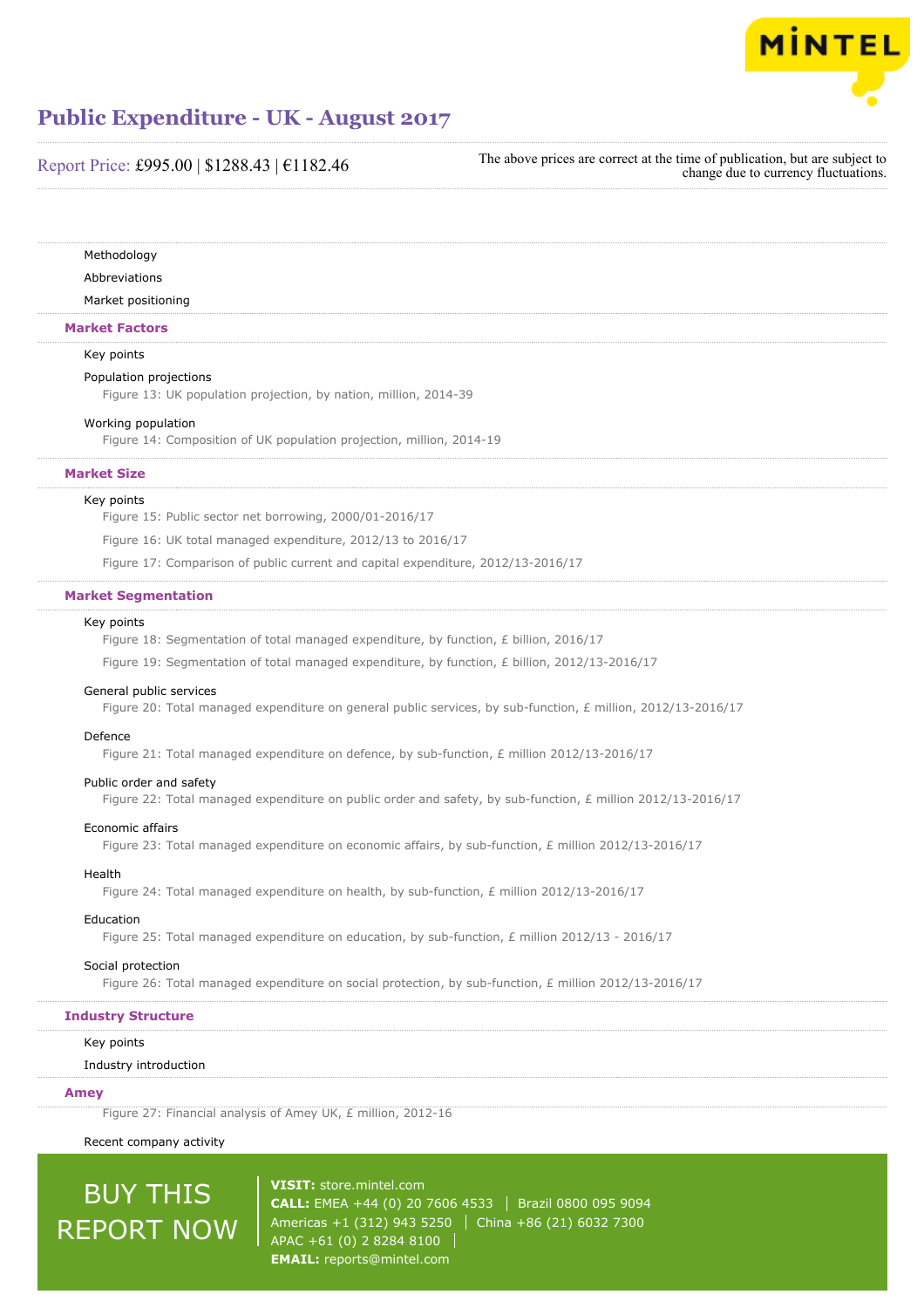

| Report Price: £995.00   \$1288.43   €1182.46                                           | The above prices are correct at the time of publication, but are subject to<br>change due to currency fluctuations. |
|----------------------------------------------------------------------------------------|---------------------------------------------------------------------------------------------------------------------|
|                                                                                        |                                                                                                                     |
| Company strategy                                                                       |                                                                                                                     |
| <b>BAE Systems</b>                                                                     |                                                                                                                     |
| Figure 28: Financial analysis of BAE systems, £ million, 2012-16                       |                                                                                                                     |
| Recent company activity                                                                |                                                                                                                     |
| <b>Babcock International Group</b>                                                     |                                                                                                                     |
| Figure 29: Financial analysis of Babcock International Group, £ million, 2012-17       |                                                                                                                     |
| Figure 30: Babcock International Group Revenue, by category, 2016                      |                                                                                                                     |
| Recent company activity                                                                |                                                                                                                     |
| Company strategy                                                                       |                                                                                                                     |
| <b>Balfour Beatty</b>                                                                  |                                                                                                                     |
| Figure 31: Financial analysis of Balfour Beatty, £ million, 2012-16                    |                                                                                                                     |
| Recent company activity                                                                |                                                                                                                     |
| Company strategy                                                                       |                                                                                                                     |
| <b>Capita</b>                                                                          |                                                                                                                     |
| Figure 32: Financial analysis of Capita, £ million, 2012-16                            |                                                                                                                     |
| Recent company activity                                                                |                                                                                                                     |
| Company strategy                                                                       |                                                                                                                     |
| G4S                                                                                    |                                                                                                                     |
| Figure 33: Financial analysis of G4S, £ million, 2012-16                               |                                                                                                                     |
| Recent company activity                                                                |                                                                                                                     |
| Company strategy                                                                       |                                                                                                                     |
| <b>IBM United Kingdom</b>                                                              |                                                                                                                     |
| Figure 34: Financial analysis of IBM UK, £ million, 2012-16                            |                                                                                                                     |
| Recent company activity                                                                |                                                                                                                     |
| Company strategy                                                                       |                                                                                                                     |
| <b>Interserve</b>                                                                      |                                                                                                                     |
| Figure 35: Financial analysis of Interserve, £ million, 2012-16                        |                                                                                                                     |
| Recent company activity                                                                |                                                                                                                     |
| Company strategy                                                                       |                                                                                                                     |
| <b>Rolls Royce</b><br>Figure 36: Financial analysis of Rolls Royce, £ million, 2012-16 |                                                                                                                     |
| Recent company activity                                                                |                                                                                                                     |
| Company strategy                                                                       |                                                                                                                     |
| <b>Serco</b>                                                                           |                                                                                                                     |
| Figure 37: Financial analysis of Serco, £ million, 2012-16                             |                                                                                                                     |
| Recent company activity                                                                |                                                                                                                     |
|                                                                                        |                                                                                                                     |

# BUY THIS REPORT NOW

**VISIT:** [store.mintel.com](http://reports.mintel.com//display/store/795159/) **CALL:** EMEA +44 (0) 20 7606 4533 | Brazil 0800 095 9094 Americas +1 (312) 943 5250 China +86 (21) 6032 7300 APAC +61 (0) 2 8284 8100 **EMAIL:** [reports@mintel.com](mailto:reports@mintel.com)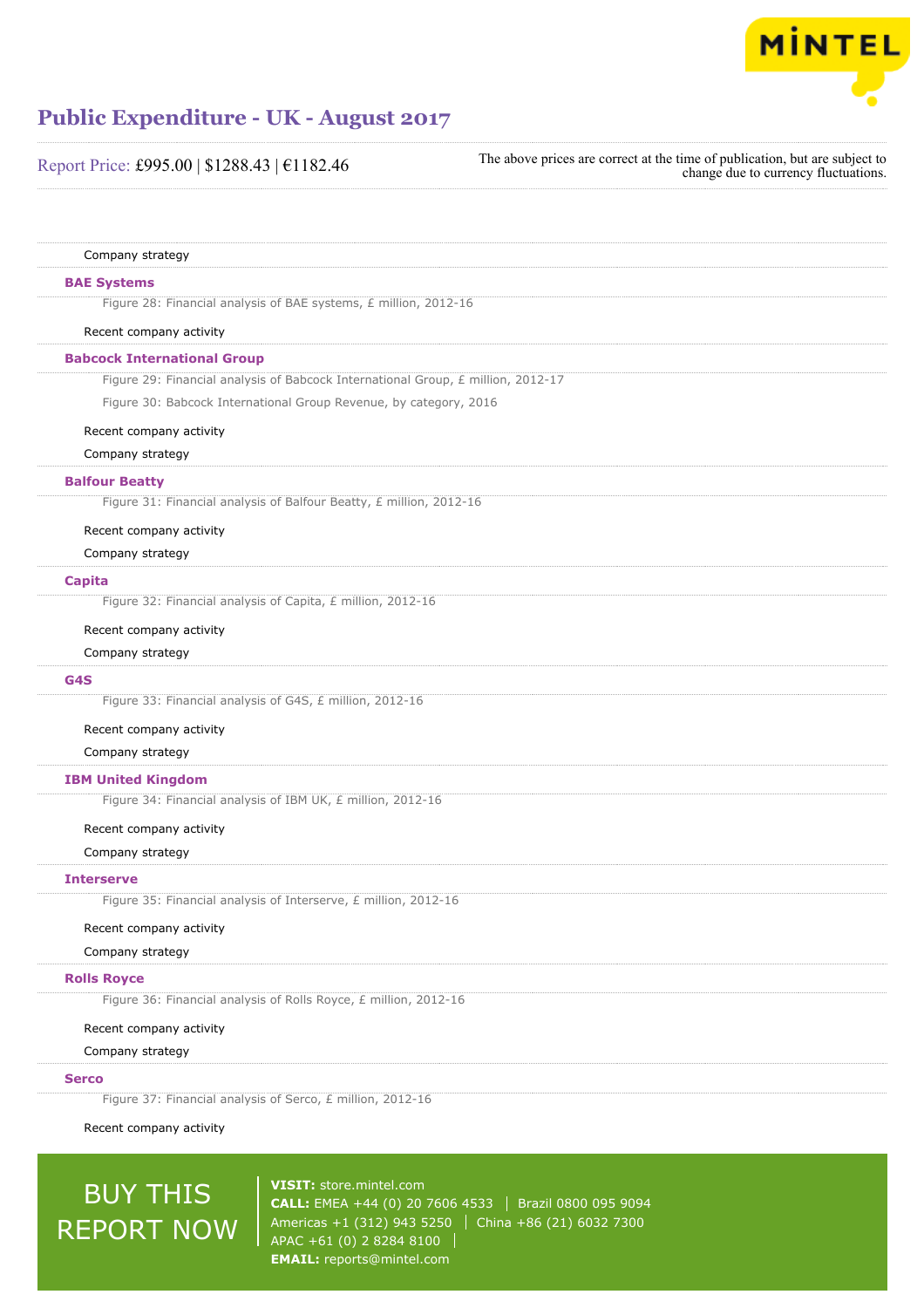

| Report Price: £995.00   \$1288.43   €1182.46                                          | The above prices are correct at the time of publication, but are subject to<br>change due to currency fluctuations. |
|---------------------------------------------------------------------------------------|---------------------------------------------------------------------------------------------------------------------|
|                                                                                       |                                                                                                                     |
| Company strategy                                                                      |                                                                                                                     |
| <b>Siemens</b>                                                                        |                                                                                                                     |
| Figure 38: Financial analysis of Siemens, £ million, 2012-16                          |                                                                                                                     |
| Recent company activity                                                               |                                                                                                                     |
| Company strategy                                                                      |                                                                                                                     |
| <b>Sodexo</b>                                                                         |                                                                                                                     |
| Figure 39: Financial analysis of Sodexo, £ million, 2012-16                           |                                                                                                                     |
| Recent company activity                                                               |                                                                                                                     |
| Company strategy                                                                      |                                                                                                                     |
| <b>Thales UK</b>                                                                      |                                                                                                                     |
| Figure 40: Financial analysis of Thales UK, £ million, 2011-15                        |                                                                                                                     |
| Recent company activity                                                               |                                                                                                                     |
| Company strategy                                                                      |                                                                                                                     |
| <b>Wates Group</b>                                                                    |                                                                                                                     |
| Figure 41: Financial analysis of Wates Group, £ million, 2012-16                      |                                                                                                                     |
| Recent company activity                                                               |                                                                                                                     |
| Company strategy                                                                      |                                                                                                                     |
| <b>Market Forecast</b>                                                                |                                                                                                                     |
| Key points                                                                            |                                                                                                                     |
| Spring Budget 2017                                                                    |                                                                                                                     |
| Figure 42: UK total and forecast managed expenditure, $E$ million, 2012/13 to 2019-20 |                                                                                                                     |

Figure 43: UK Forecast public spending, by sector, £ billion, 2017-18

Figure 44: UK Forecast public sector receipts, by sector, £ billion, 2017-18

## Market segmentation

Figure 45: UK total managed expenditure, public sector current expenditure and public sector gross investment, £ billion, 2016/ 17-2021/22

## National deficit

Figure 46: UK public sector receipts and expenditure, % of GDP, 2016/17-2021/22

## **Further Sources and Contacts**

Trade exhibitions Community Transport Exhibition The Education Show International Policing Exhibition Social Housing Exhibition Trade magazines Government Business Government & Public Sector Journal

Government Opportunities

# BUY THIS REPORT NOW

**VISIT:** [store.mintel.com](http://reports.mintel.com//display/store/795159/) **CALL:** EMEA +44 (0) 20 7606 4533 | Brazil 0800 095 9094 Americas +1 (312) 943 5250 | China +86 (21) 6032 7300 APAC +61 (0) 2 8284 8100 **EMAIL:** [reports@mintel.com](mailto:reports@mintel.com)